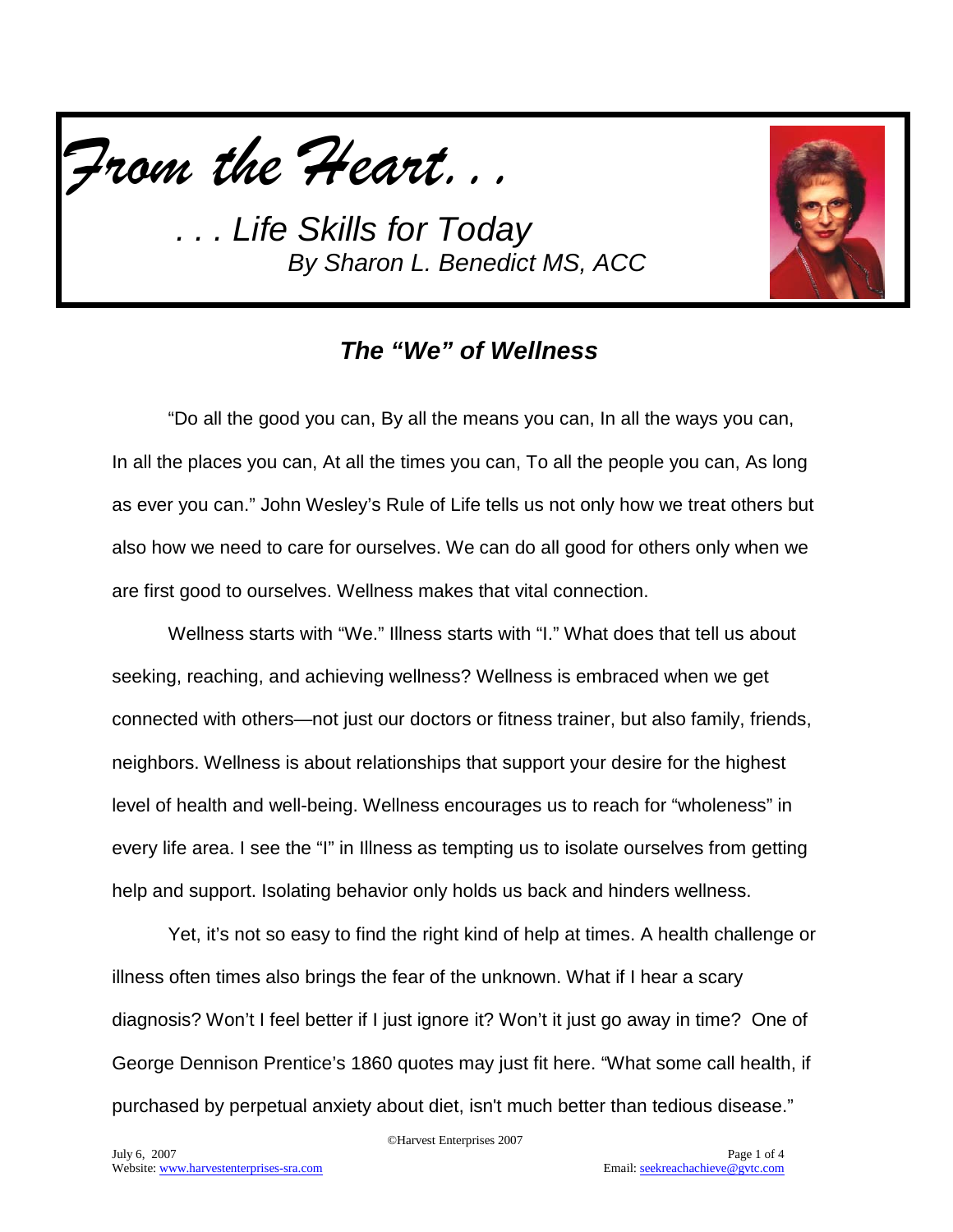If we are in perpetual anxiety about our state of health and well being, whether it's our diet, exercise, stress, or some ailment, would good does that do us? So, how do we approach our wellness journey with the right perspective, particularly if we are dealing with some health condition? I may seek my physician, a nutritionist, a massage therapist, or cruise through the internet for an hour or two. Yet, I have learned over the years what Albert Schweitzer stated long ago. "Every patient carries her or his own doctor inside."

I believe you do have the capacity to hear your body speak to you in such a way that you can actually teach your physician to do his or her job even better. Your ability to listen begins with facing and releasing any fear, learning how your body functions, and making a choice to seek support tailored just for you. This choice has everything to do with your "want to." When you know you are ready to make changes, the "want to" shows up. You are then ready to start your wellness journey and get connected.

Wellness is a conscious, purposeful choice toward seeking your optimal wellbeing—not simply the absence of illness, but an improved quality of life that supports physical, mental, emotional, and spiritual health in all relationships. The National Wellness Institute's definition is "Wellness is a conscious, self-directed and evolving process of achieving full potential. Wellness is a multi-dimensional and holistic, encompassing lifestyle, mental and spiritual well-being, and the environment. Wellness is positive and affirming."

The NWI [\(http://www.nationalwellness.org\)](http://www.nationalwellness.org/) offers a Six Dimensional Model where a person becomes aware of the interconnectedness of each dimension and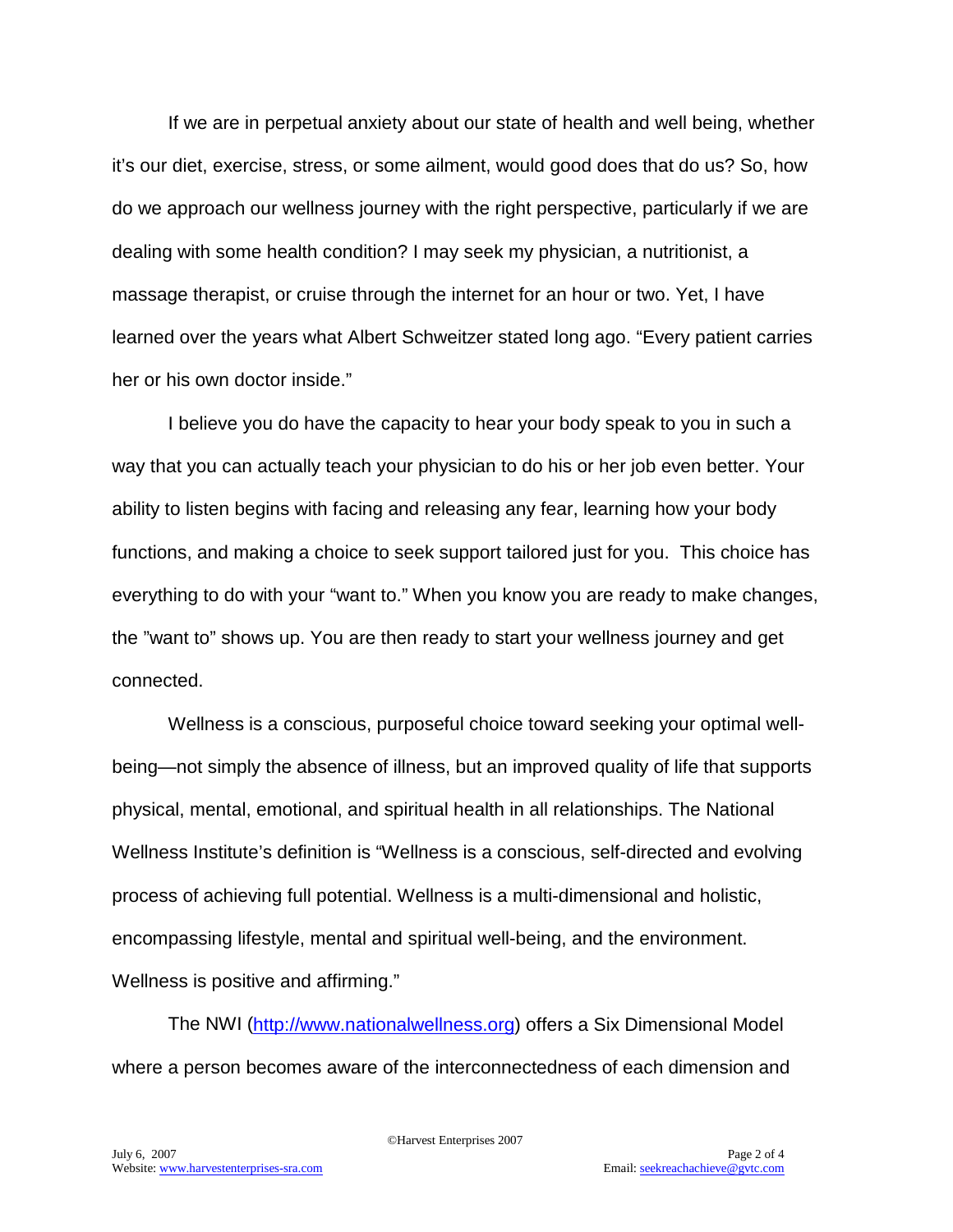how they contribute to healthy living. This "wholistic" wellness model brings together the physical, intellectual, emotional, spiritual, social, and occupational elements of your life. The focus is how you contribute to your environment and community, build better living spaces and social networks, how you enrich your life through your chosen work and its interconnectedness to living and playing, and how you develop your belief systems, values, and creating a world-view. In addition, this model helps you see the benefits of regular physical activity, healthy eating habits, strength and vitality as well as personal responsibility, self-care and when to seek medical attention; self-esteem, self-control, and determination as a sense of direction; and creative, stimulating mental activities, and sharing your gifts with others.

In the next couple articles, I will offer another Wellness Dimension model that not only supports these six NWI dimensions but offers more detail with twelve dimensions of wellness. You can also learn more about this program through my website [\(www.harvestenterprises-sra.com\)](http://www.harvestenterprises-sra.com/).The *Wellness Inventory Program* was developed by John W. Travis, MD, one of our nation's pioneers in the wellness movement for more than thirty years. In collaboration with Health World Online, this Wellness Inventory is a unique multi-faceted wellness program encompassing *Self-Responsibility, Breathing, Sensing, Eating/Food, Movement, Feelings/Emotion, Thinking, Playing & Working, Communicating*, *Intimacy/Sex*, *Finding Meaning,* and *Transcending/Faith.*

Until next time, remember, there is no absolute, fixed level of wellness. Wellness is a continuing journey that embraces balance in every life area, and is unique to you and your needs. There are as many different roads to wellness, as there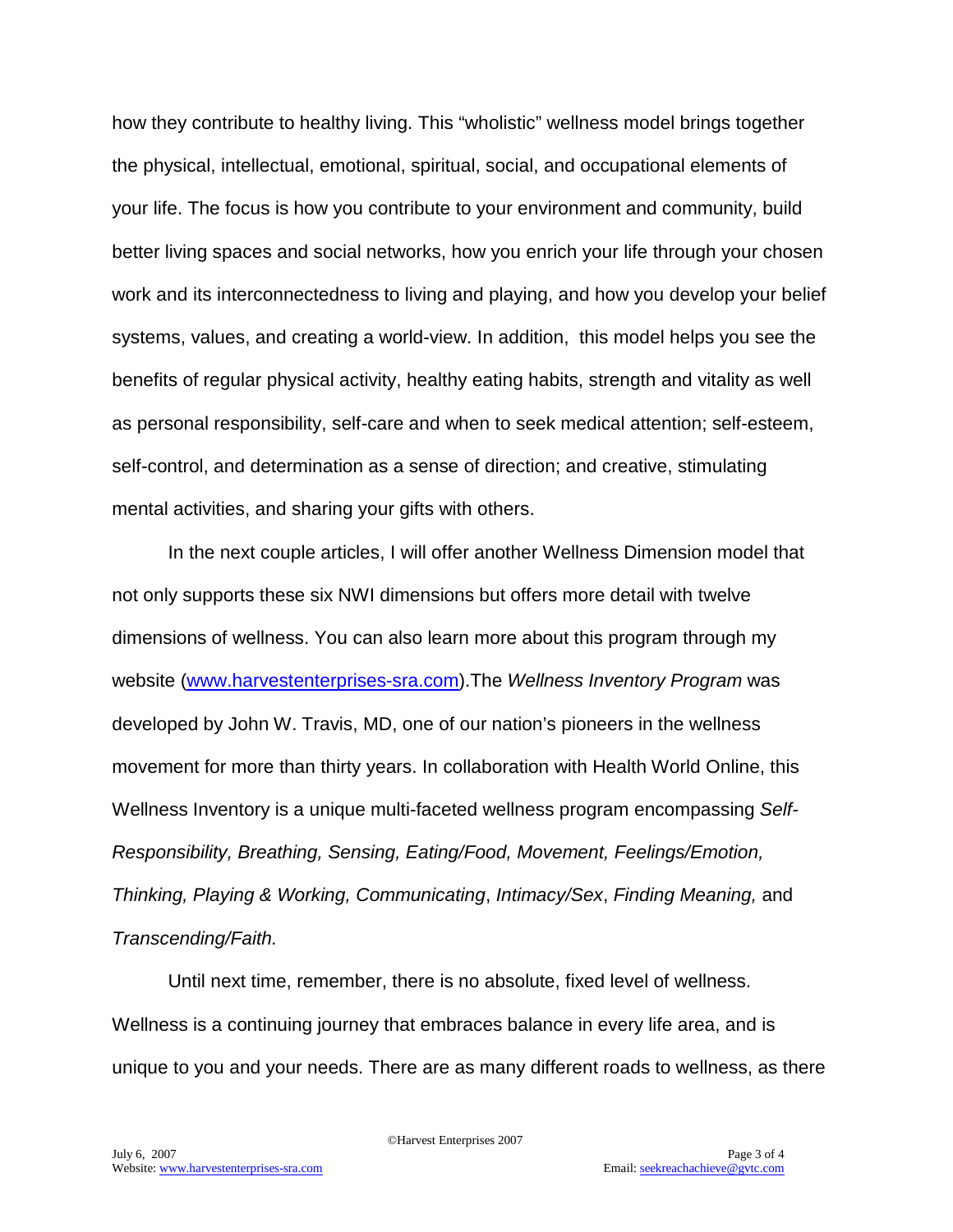are people. Commit the time to find your path and those to share the journey with you. Do not wait for a better day, make today your better day. I encourage you to embrace these basic tenets of wellness as you begin your journey:

- ◆ Wellness is a choice.... a decision you make to move toward optimal health.
- ◆ Wellness is a way of life...a journey, lifestyle you design to achieve your highest potential for well-being.
- Wellness is a process…a developing awareness that there is no end point, but that health and happiness are possible in each moment, here and now.
- $\blacktriangledown$  Wellness is a balanced channeling of energy...energy received from the environment, transformed within you, and returned to affect the world around you.
- $\checkmark$  Wellness is the integration of the body, mind, and spirit.... the appreciation that everything you do, and think, and feel, and believe has an impact on your state of health.
- Wellness is the loving acceptance of yourself.
- Wellness is RELATIONSHIPS! Again, Wellness is Relationships—

**"CONNECTEDNESS IS THE CURRENCY OF WELLNESS"** John W. Travis, MD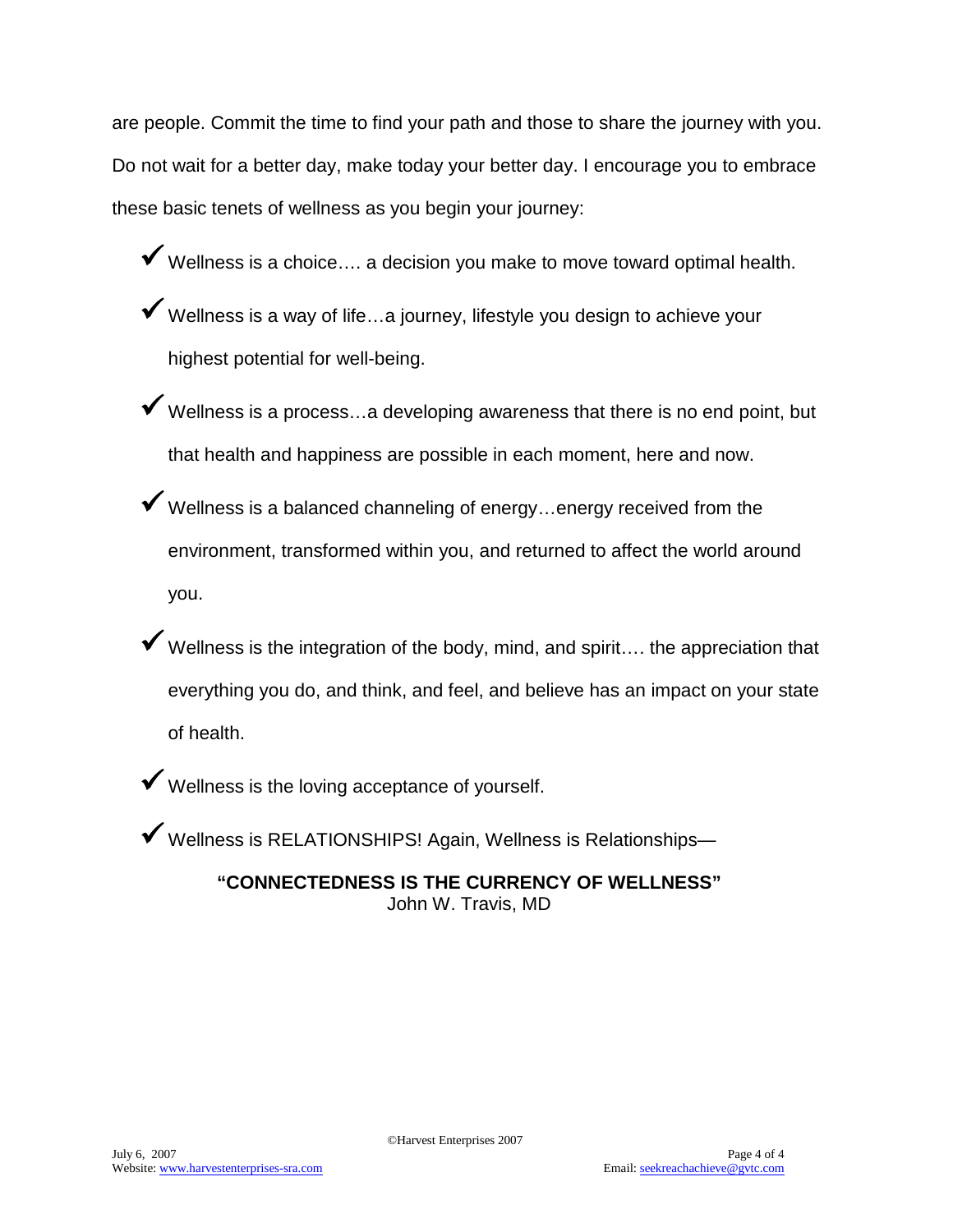



## *12 Dimensions of Wellness Part 1*

What does Wellness mean to you? Does it just mean you need to lose some weight or choose more healthy meals? Or is it much more than just body care? As important as our physical needs are, we can't deny our emotional, mental, and spiritual well being is also at stake.

I think we all know Wellness is "Wholistic" in its meaning and practice. Yet, even in the 21<sup>st</sup> century, our healthcare, even wellness, centers still primarily focus on the physical. There are a few major medical centers beginning to ask their patients to proactively consider a variety of lifestyle influences on their physical health. The focus starts with exercise, nutrition, and stress management. Then add weight loss and smoking cessation programs, accompanied by a few centers with lifestyle and wellness coaching. Ever so slowly, our healthcare system is beginning to see the light. But for proactive, health-conscious consumers and patients, they are far ahead of the system. These consumer/patient pioneers know what wellness is all about.

Among many wellness models used by our nation's healthcare centers, the *Wellness Inventory Program* developed by John W. Travis, MD, is one of the top tools for seeking, reaching, and achieving the highest level of wellness. This Wellness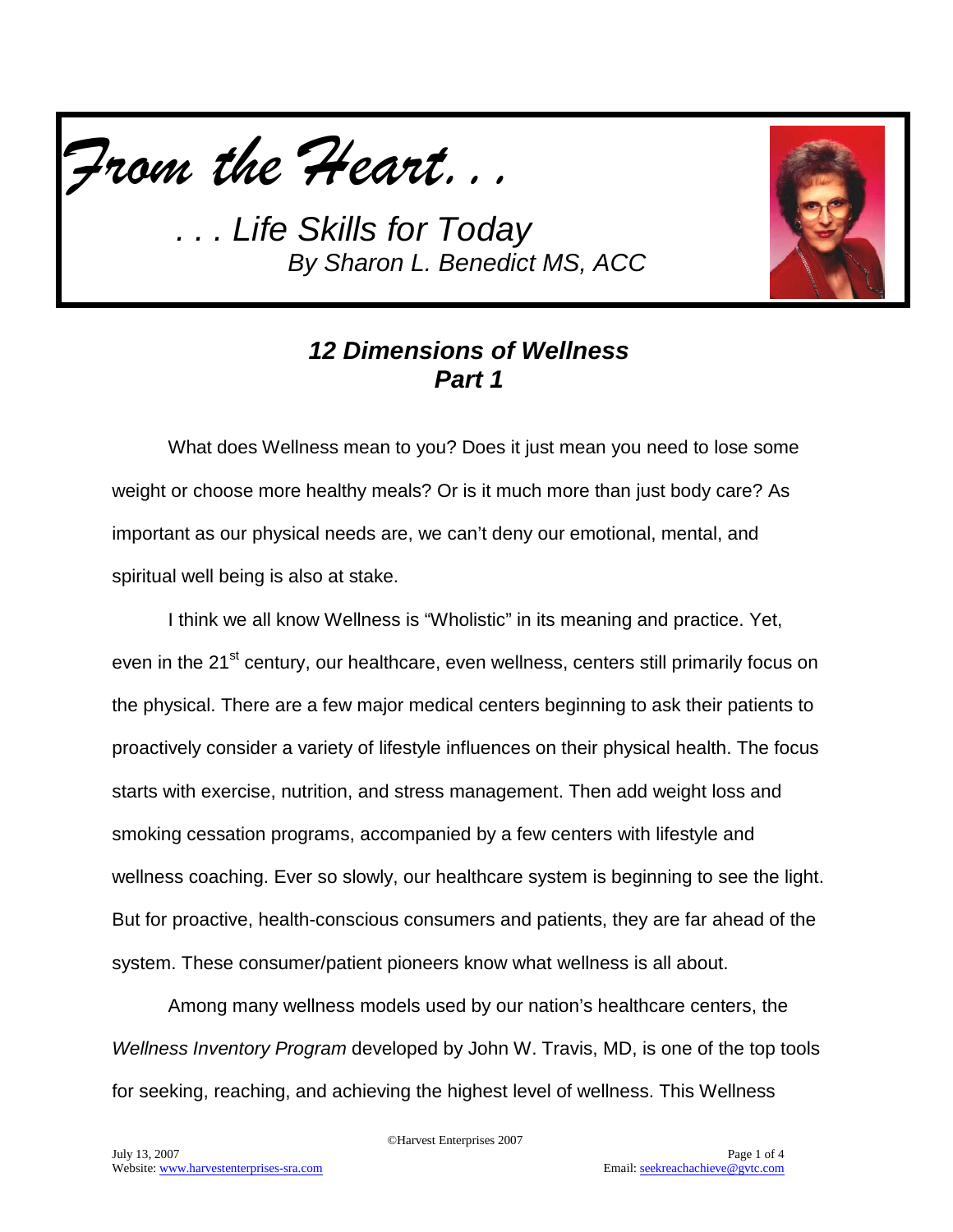Inventory is a pioneering "whole person" assessment program designed to help you gain personal insight into your state of physical, emotional, and spiritual wellness. The program identifies your areas of strength, the specific areas in which you are most motivated to change, and guides you in creating a wellness action plan based upon your personal motivations.

The Wellness Inventory also provides tools, resources, services to help you reach your wellness goals and bring more balance into your life. Many well-respected, renowned medical practitioners have applauded this program as an invaluable, powerful tool for our 21st century integrative healthcare as well as a fundamental component of numerous hospital wellness services.

According to Kent W. Peterson, MD (former director, American College of Preventive Medicine), "The Wellness Inventory pushes beyond health risk appraisals to the wellness dimension . . .This self-assessment tool offers new insights into what makes life worth living, and loving, and breathing. Medical care will never bring you to the brink of joyfulness, zest for life, and treating the environment responsibly. The Wellness Inventory puts the health back into health care."

In collaboration with Health World Online, this Wellness Inventory encompasses 12 dimensions of a wellness energy system (input and output) all in synergy with one another: *Self-Responsibility, Breathing, Sensing, Eating/Food, Movement, Feelings/Emotion, Thinking, Playing & Working, Communicating*, *Intimacy/Sex*, *Finding Meaning,* and *Transcending/Faith.*

*Self-responsibility, with love and compassion,* are choices that create an environment, or context, within which all other energy expressions can be considered.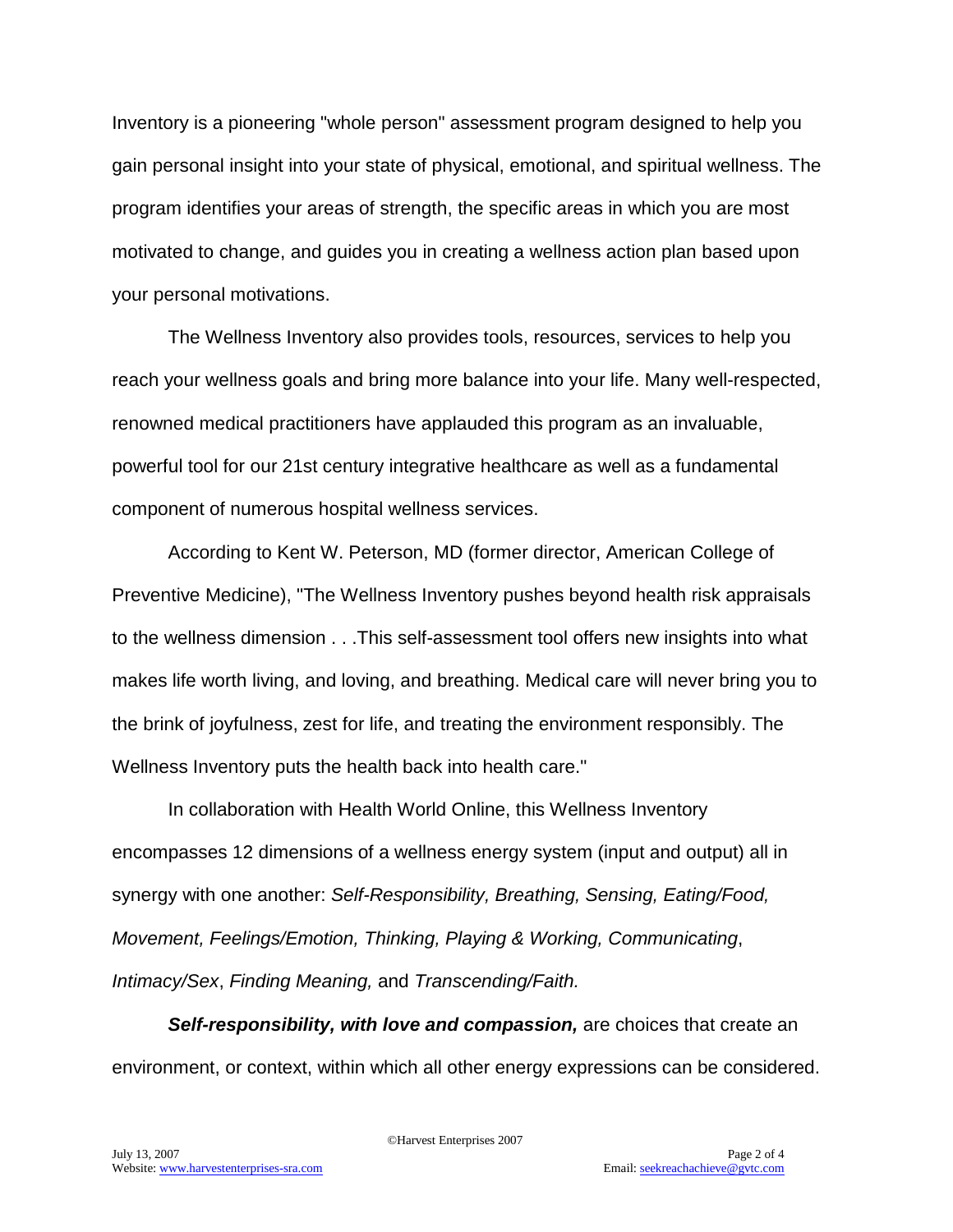Self-responsibility and love flow from the appreciation that we are not separate and individual entities, nor are we made up of separate parts. Rather, we are united in one energy system with everything else in creation. This means that every choice we make about our own bodies and lives impact our children, neighbors next door, and the world we live in.

**Breathing** is synonymous with living. It is basic to our energy-transforming metabolism. Breathing is the first of three energy inputs in the Wellness Energy System. The oxygen it provides is needed for the production of the high-energy chemical bonds that result when it combines with our blood sugar within every cell of our body. Much of our capacity for energy and brain function is influenced by how we breathe while exercising and at rest. The breath may also provide more subtle energies or "life force" not yet completely understood or recognized by our western science.

#### *Sensing—sensory information (light, heat, touch, sound, odor, taste,*

*movement, etc.)* is the second form of energy input in the Wellness Energy System. Vast amounts of energy are received from our environment and channeled by our physical senses, and possibly through other less well-understood senses. These energies are necessary for our protection and survival, and serve as our most basic form of communication. We are often unaware of the impact of these senses, even take them for granted every day.

*Eating/Food* is our third form of energy input (including digestion and assimilation). Eating is the process whereby molecules are extracted from food, combusted with the oxygen supplied by breathing, and transformed into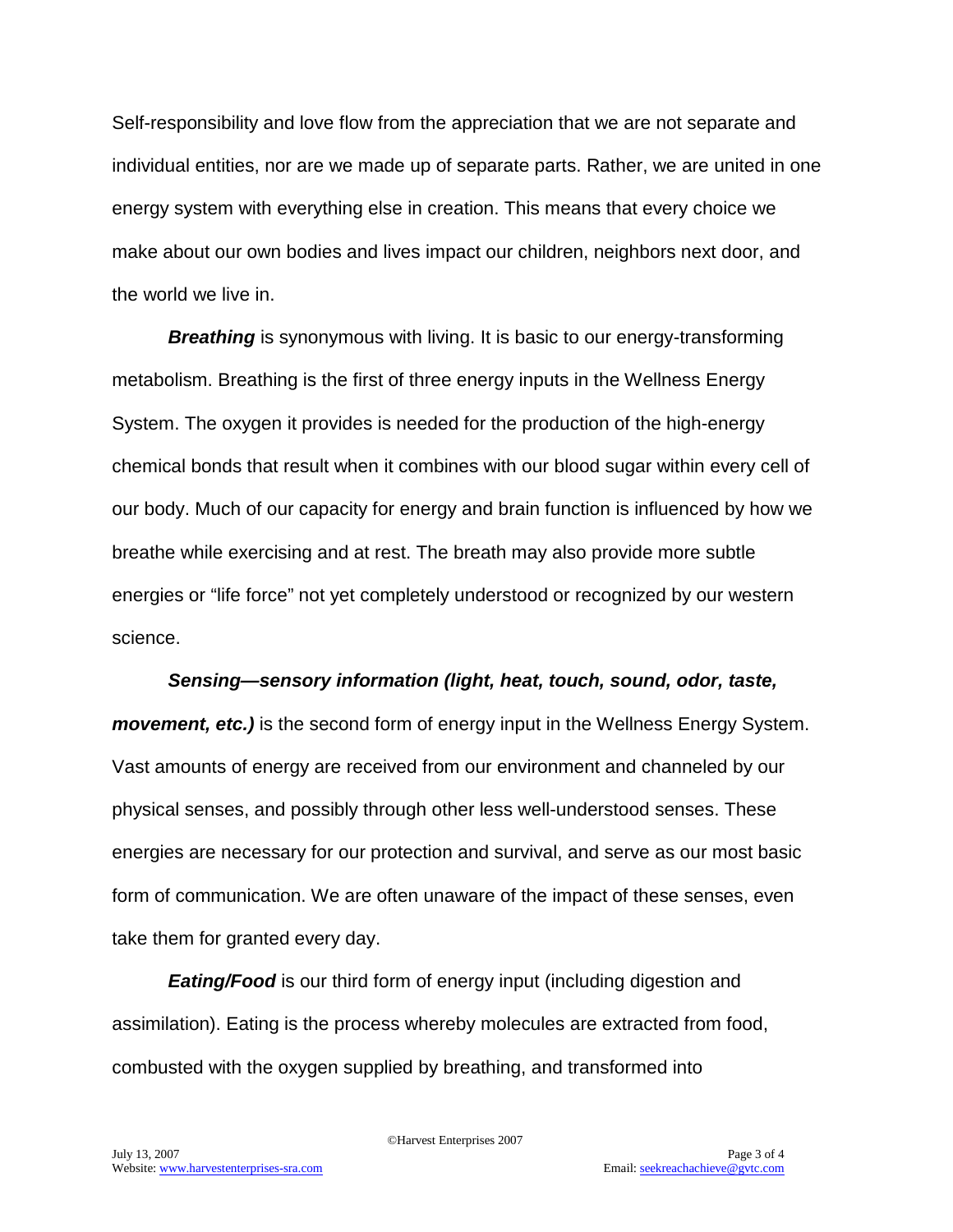electrochemical and heat energy. These newly acquired molecules are also used in the production of raw materials needed for building and repairing body parts. The old adage, "We are what we eat" still holds true. So, if food quantity and quality are not consciously chosen in balance with one another, our ability to properly digest and assimilate food is considerably limited; and directly impacts energy, muscle, and brain function.

Next issue will cover the following four wellness dimensions: *Movement, Feelings/Emotion, Thinking, Playing & Working*. You can learn more about this valuable wellness program at my website, [www.harvestenterprises-sra.com.](http://www.harvestenterprises-sra.com/) In the meantime, ask yourself this question: **How can I more consciously improve my commitment to** *Self-Responsibility, Breathing, Sensing, Eating/Food***?** Then begin to take one action this week to support your commitment to your choices and expression of love to others; more conscious awareness of your breathing and sensing abilities; and improved food choices and environment for healthy eating routines.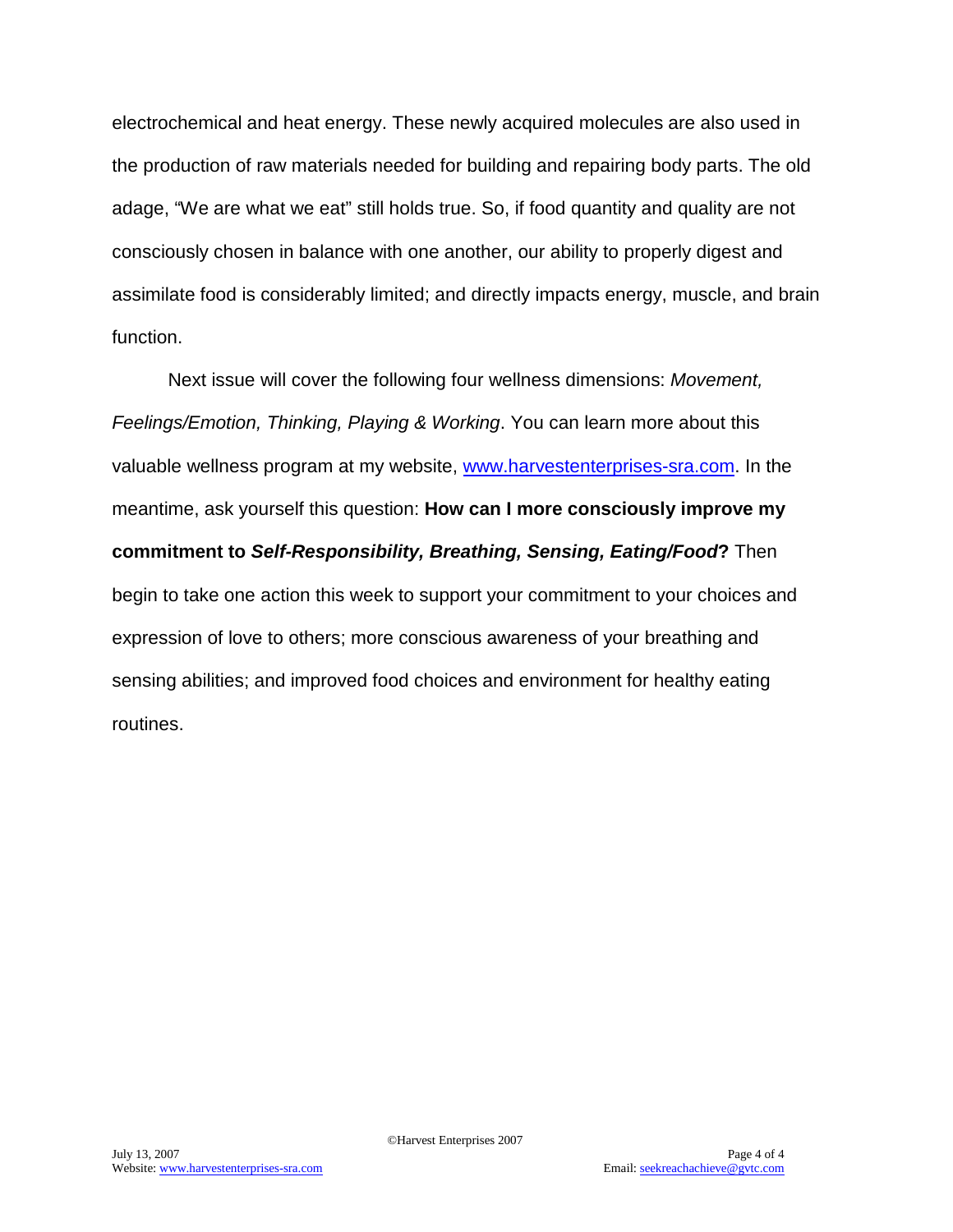



### *12 Dimensions of Wellness Part 2*

When you say the word "exercise" what first comes to mind? Guilt? Maybe, "I just don't have the time?" Or, "I get lots of exercise walking from my car, picking up my toddler, mowing the lawn, and cleaning the house. So, who needs a dedicated time to pump iron?" If any of these works for you, then let's think about changing the word to *Movement*.

Within the twelve dimensions of the wellness energy system being covered this month (developed by John W. Travis, MD, a renowned wellness movement pioneer for the past thirty years), *Movement* offers a much less phobic response to getting our bodies in aerobic motion on a regular basis. As a lifestyle/wellness coach, I much prefer to encourage creative ways to move the body than to confront a client with only strict and often narrow exercise regimens. It's a lot more fun to see walking, dancing or rumba lessons, and bicycling included in the many possibilities—beyond getting on a treadmill or pumping iron (as valid as these activities are for many).

*Movement* is a most basic expression of energy output in the Wellness Energy System. Nourished and stimulated with oxygen, sensory data, and food-fuels, the body responds with internal movement; lungs expanding and contracting, heart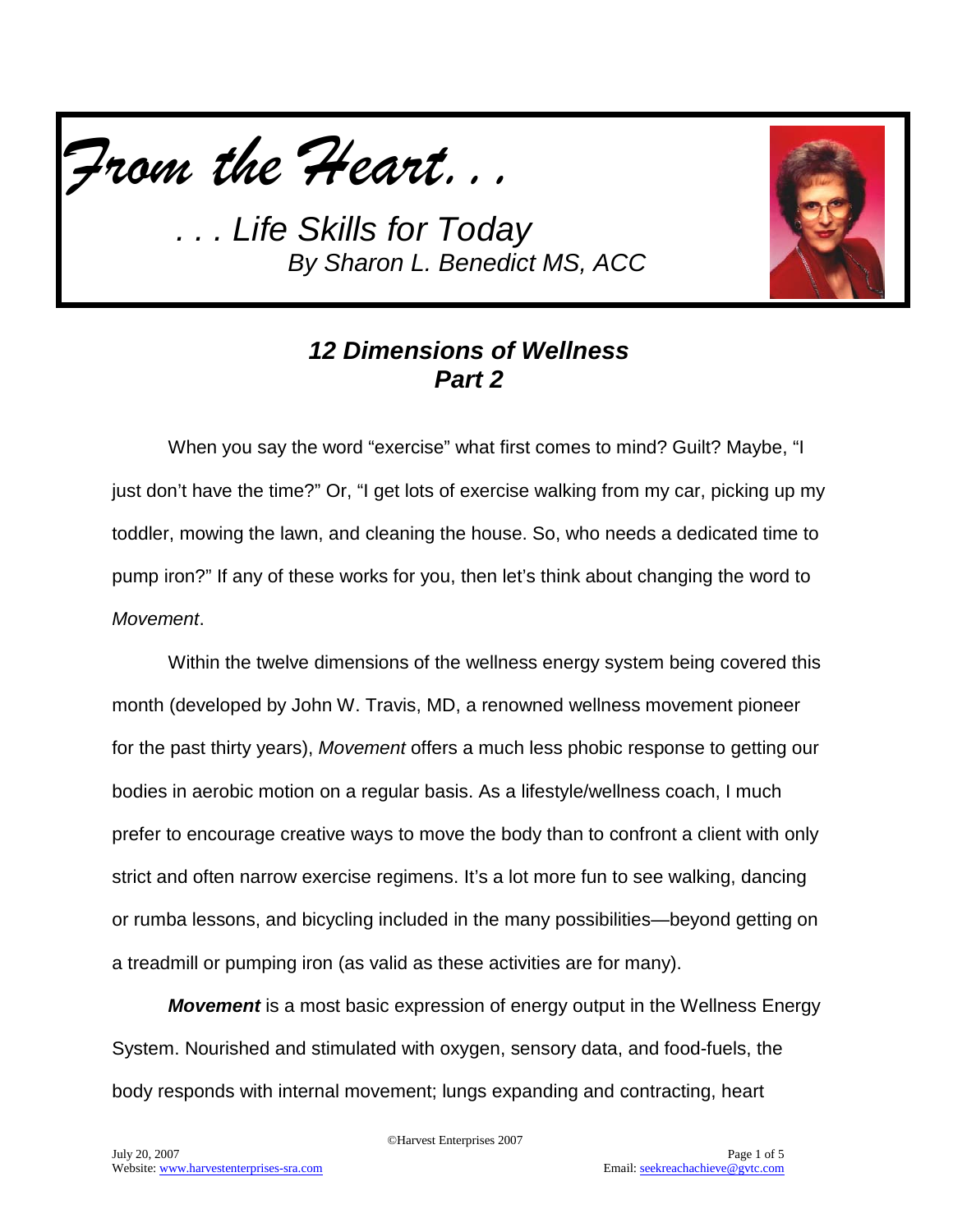pumping, etc., and external movement; smiling, walking, etc. The ability to move is the basis for more complex bodily activities such as working and playing, creative expression, communication, and even intimacy/sexual activity.

The next three wellness energy system dimensions covered in this article are *Feelings/Emotion, Thinking, Playing & Working*. *Feelings or emotion—fear, sadness, joy, anger—*is an important form of human energy output*.* Feelings are generated from within the limbic system of the brain, and serve to motivate both thought and action. We respond to any given event with thoughts and feelings. Yet, most of us give more priority to our thoughts about a subject and ignore our feelings. Sometimes, we get confused about what we may be feeling. We can feel angry and sad at the same time, angry and fearful, or happy and sad, with one only slightly predominating over the other. Feelings are instantaneous in most all situations. There are also different feelings styles that come from our personality and life experience. Some may be able to express feelings more easily while others suppress and are silent with them.

Travis in his Wellness Workbook offers an exercise in feelings that has been invaluable to him. "While looking through my baby book I closely examined some of the photos and saw indications of that inner beauty in myself as a child, a presence and light that I had forgotten or didn't know was there. I took some of the pictures out of the book, had them enlarged, and arranged them so I could see those parts of myself I had forgotten or disowned, and reincorporate them into my self-image." Understanding who we really are since childhood along with our personality helps us to gain compassion, both for ourselves and for others. This exercise will assure you of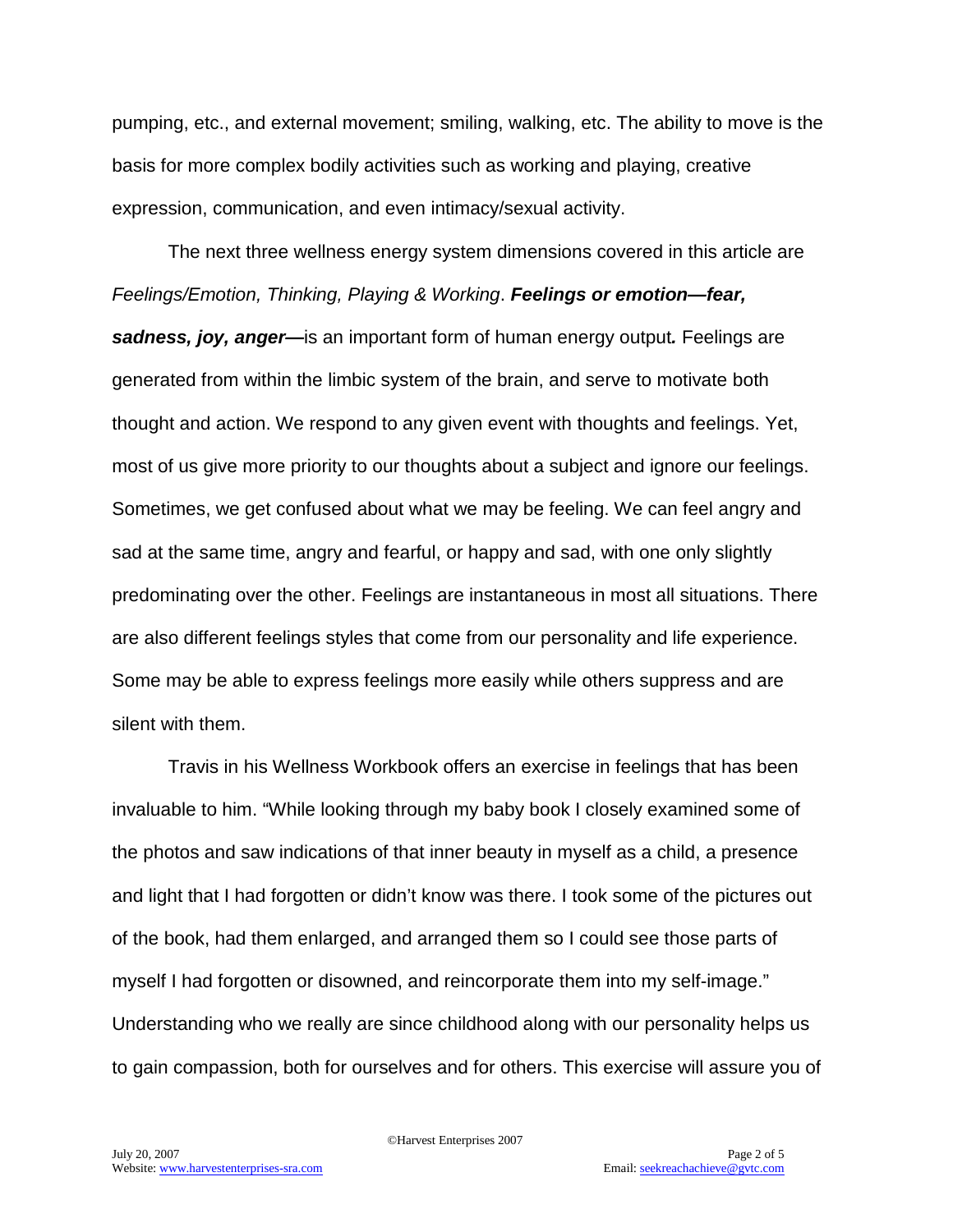how unique and special you are and that you do not have to fit in with only one set of prevailing norms.

Yet, with all feelings, we must reflect on we respond to those feelings; how we deal with anger, sadness, guilt, fear, even joy in all our relationships. When we consciously are aware of our feelings and how to appropriate respond, we then begin to experience life without all the "shoulds" and "oughts" ruling our daily thoughts, feelings, and actions. When actions are extrinsically driven we do what others tell us to do. When our actions are intrinsic and comes from within ourselves, we generate "want to's" that support lasting behavioral change. This process is important to embrace with each day as you give appropriate attention to your feelings.

*Thinking* is a form of electrochemical energy generated in the brain, and is a type of energy output. While it requires all the energy input sources, thinking is particularly dependent upon sensory data, and relies heavily on the energy of emotions in creating its internal maps of external reality. Thinking is the art and the craft of the human brain and soul. "We feed the brain both with nutrients carried by the blood and energy from millions of daily impressions gleaned from what we read in books, watch on television, learn from other people, and experience in sights, sounds, and movement."

This flowing energy fuels our brain signals, nerves, and everything through our bodies, even dreams. Thinking molds our experiences, shapes our own realities, and even can change our bodies. Yet, we need to wisely consider what we decide to program ourselves to believe and think about. To program wellness into your think, Travis offers ways to embrace response-able and creative means for dealing with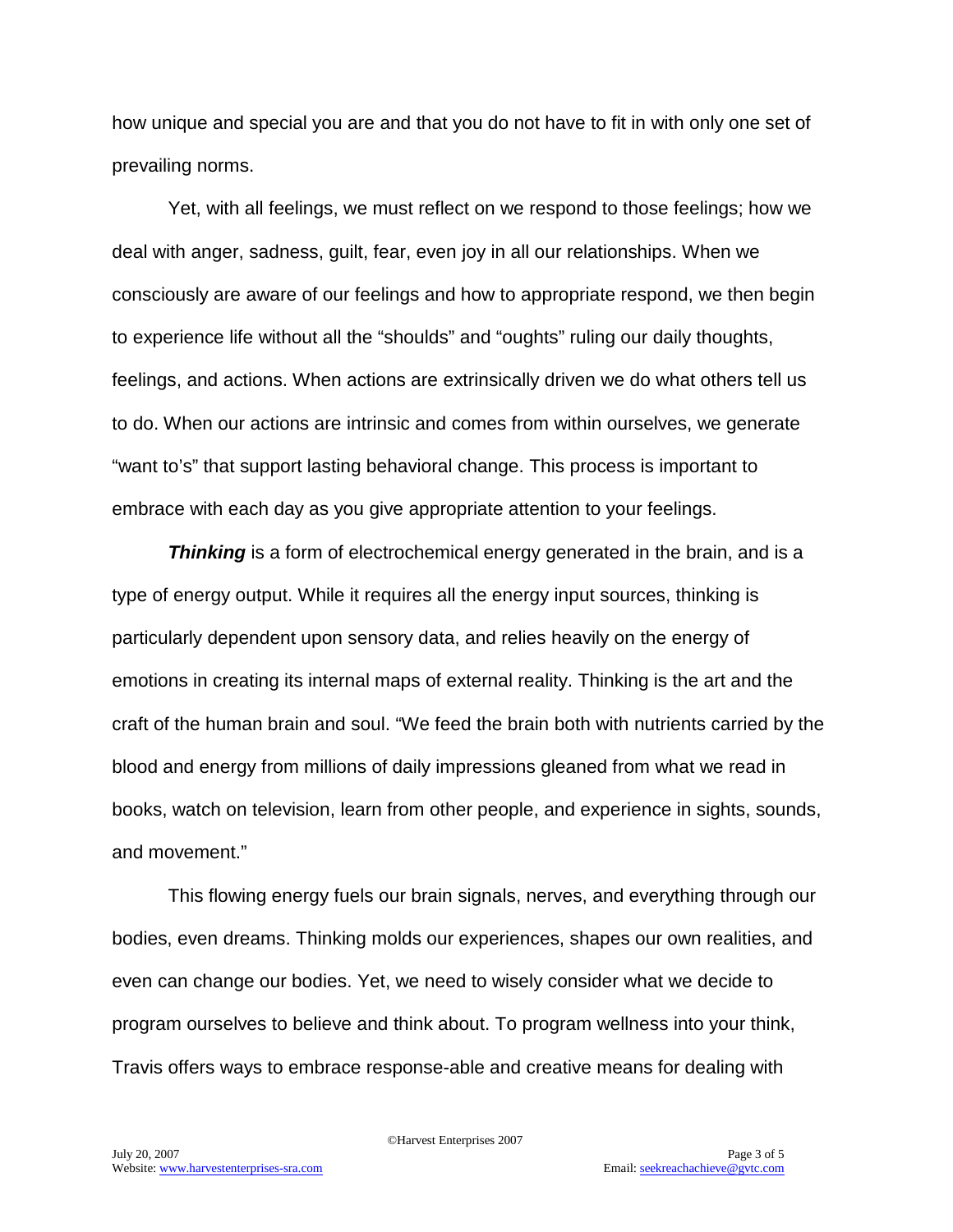counterproductive thinking or worry. First, **recognize the worry—be aware**. **Ask whose problem it is—mine or others.** I**f the problem in yours, take one small step** by pausing for a moment and determine if there is any action you could take right now that would improve the situation you are worrying about. You will then free yourself from a backlog of procrastination that drains energy, slowing down brain function, and creating greater tension. **Then take one small step again and again and again** that offers a healthy, nurturing image or affirmation. Be creative with each step by coming up with new ways to work with them.

**Postpone worry** when not all the facts are in. **Grieve when nothing will change** and there seems to be nothing anyone can do about the situation that is disturbing you, ever! When the thought returns, just a take a few moments to acknowledge the loss you are feeling; then open you heart to the next moment through comforting prayer or a broader perspective about the struggles of peoples around the world. **Then practice gratitude for what is**. Focus on what you do have and give attention to the gifts and grace around you. **Forgive yourself** for any failures, difficulties, or pressures experienced while trying to change your mindset direction.

The next wellness dimension is *Playing and Working.* This dimension involves directed, focused, energy expressions. The energy of thinking and communicating, enhanced by the energy of movement, combine to create a form in which human beings interact with others and their environment, produce goods and services, and structure their time, and thus their lives. When you create balance between playing and working, every day becomes more fulfilling, purposeful, and playful. When you think of playing consider it re-creation—to make new, to vitalize again, to inspire with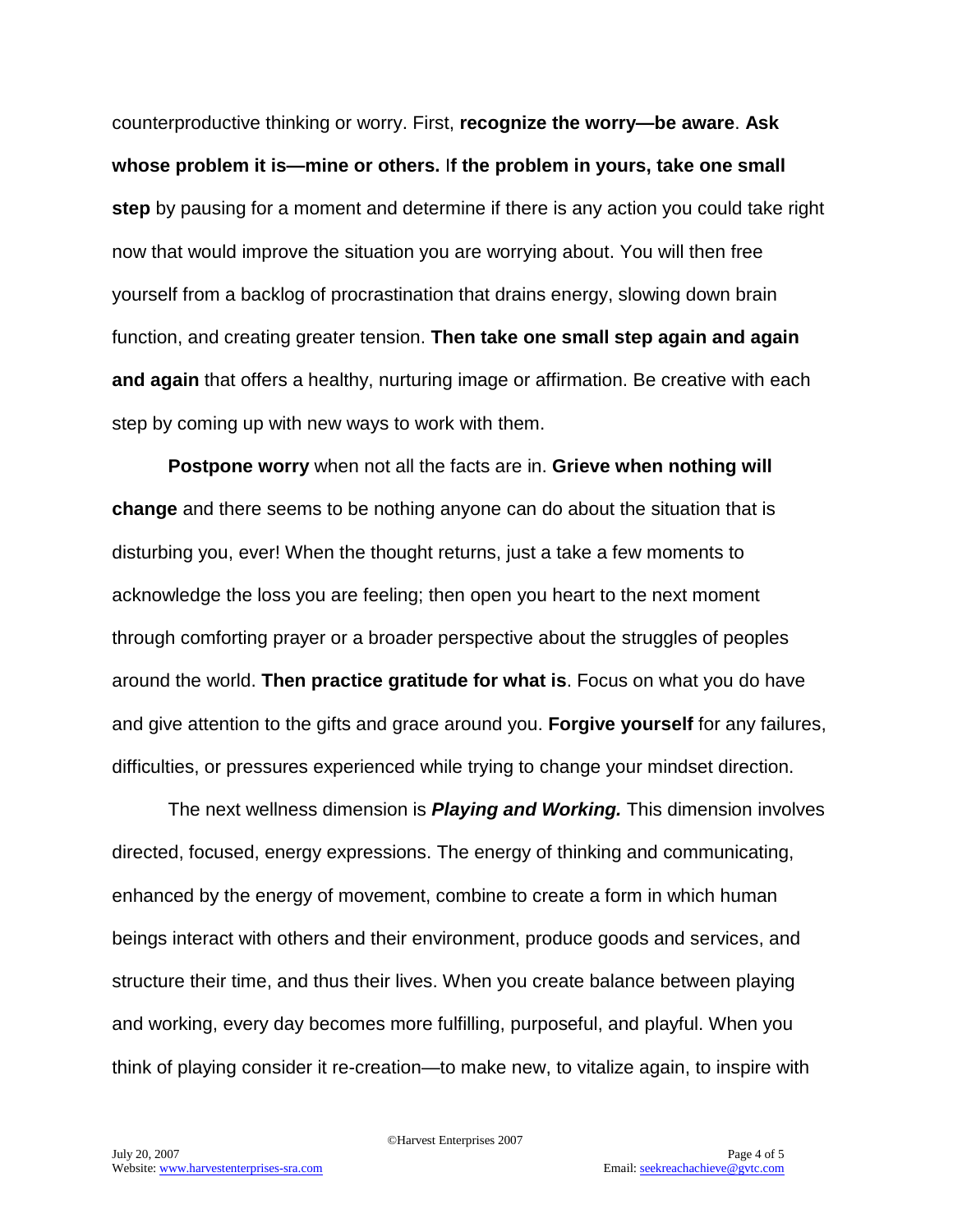life and energy. This is "creativity" at its best—"an attitude you create at any time, in any place, that transforms the mundane into the divine, the boring into the joyful, the required into the desired, and the present moment into a sacrament." You then conserve and add energy to your often frenetic activity.

We are encouraged to redefine our play to be less competitive and more cooperative, begin to chill out and not take play so seriously, and allow laughter in play to promote health and wellness in our lives. Feel free to carry this over to your work to alleviate the grind, stress, and distorted view that your work is your sole identity. Until next week when the last four dimensions will be covered—*Communicating, Intimacy/Sex, Finding Meaning, and Transcending/Faith*—remember, you are more than your occupation and skills. You are a unique, powerful, and beautiful human being waiting to more fully discover who you really are.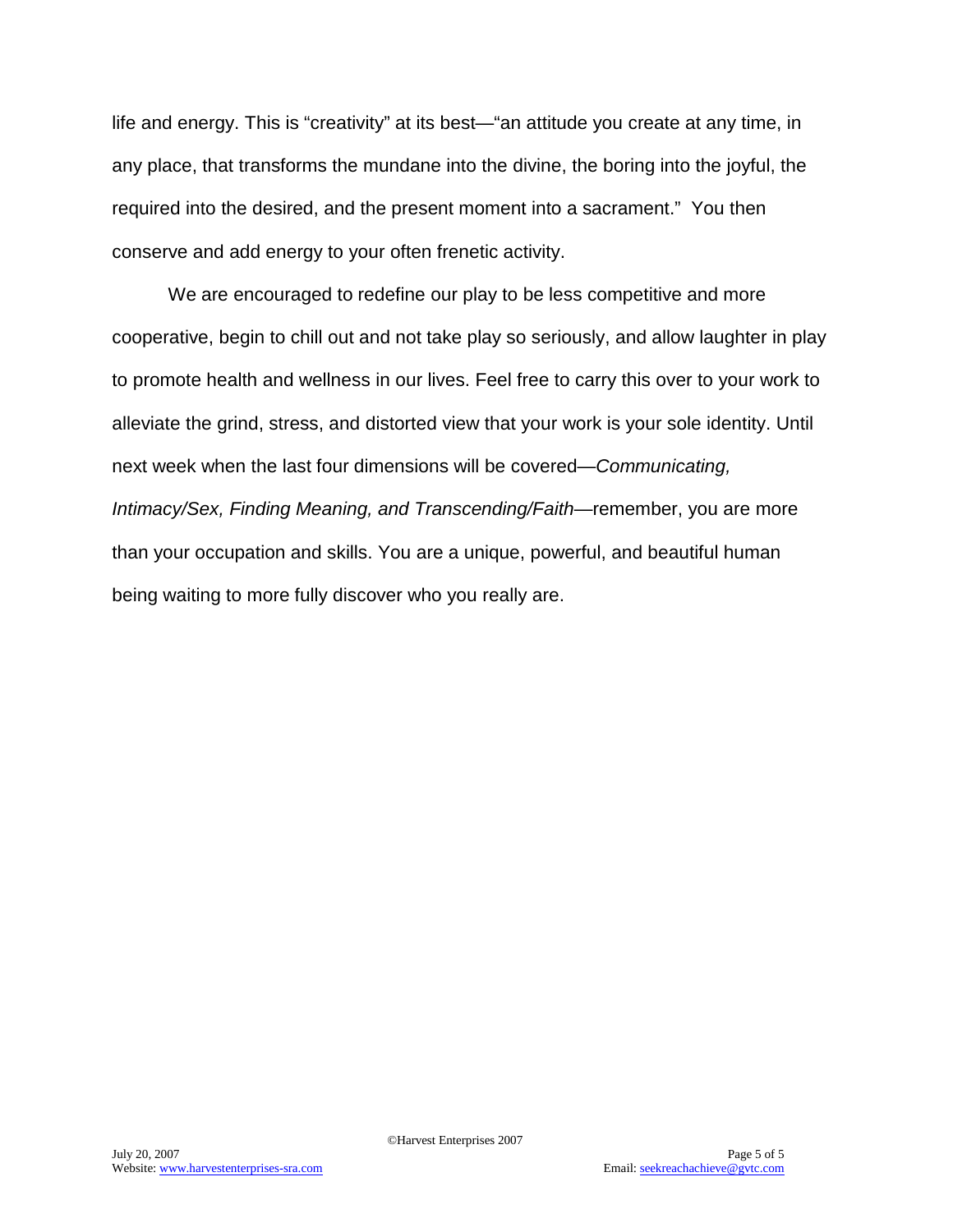



## *12 Dimensions of Wellness Part 3*

Throughout this month the focus has been on twelve dimensions of wellness developed over twenty-five years ago by John W. Travis, MD, one of our nation's premier wellness movement pioneers. The first eight were Self-responsibility & Love, Breathing, Sensing, Eating/Food, Movement, Feeling, Thinking, Playing & Working. The final four are *Communicating, Intimacy/Sex, Finding Meaning, and Transcending/Faith.* As you reflect on each dimension, it becomes obvious how each dimension builds and vitally interacts within this wellness energy system.

**Communicating** is the organization of feeling and thinking energy and their transmission in the form of a message, verbal or non-verbal. Communicating is an energy output that allows us to share our internal maps of reality with others, and thus forms the foundation of culture and community. Communicating is also *dialogue* where relationships are developed and also challenged. In *Crucial Conversations,* 

*Tools for Talking When Stakes are High,* authored by Kerry Patterson, crucial conversations are about tough issues. They may not only be challenging, frustrating, annoying, even frightening, but "the results could have a huge impact on the quality of your life," for better or worse. While emotions run high in these types of conversations,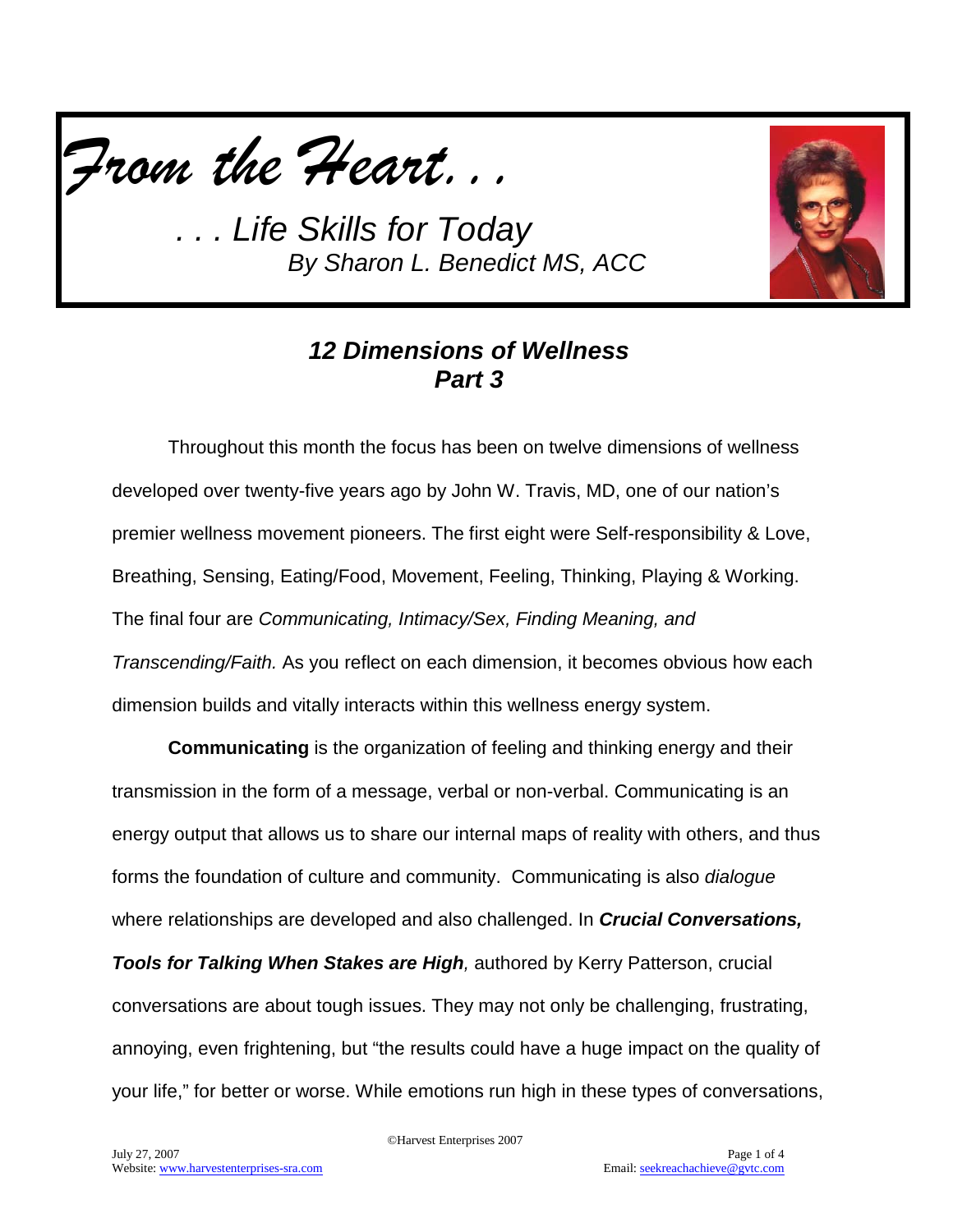Patterson believes "If you know how to handle (even master) crucial conversations, you can step up to and effectively hold tough conversations about virtually any topic." William Isaacs, author of *Dialogue, the Art of Thinking Together,* and founder of the Dialogue project at MIT agrees. "In a dialogue, people are not just interacting, but creating together"—forever transforming the person, relationship, career, organization, and community. Dialogue is a living experience of inquiry *within* and *between* people.

One key tenet for experiencing genuine dialogue is the premise that when communicating with each other, you are actually creating together something you can not do alone. This kind of creative dialogue requires certain behaviors to exist when communicating.

These behaviors consist of certain skills essential as key building blocks for transformational dialogue and lasting behavioral change. These skills are:

**Authentic listening** (active, intentional, quiet)

**Respecting others** (organizational structure, individuals)

**Suspending judgment** (agenda, hidden motives)

**Voicing** (finding your own voice; what is true for you; individual & corporate voice)

With these skills, communicating creates **a fluid environment for dialogue**. Within the group, each person needs to use these skills throughout the dialogue process. Without them, we end up trying very hard to defend our position, control others, and feed perpetual debate without consensus or resolution. With these behavior skills, we embrace the process and create a safe environment for dialogue. This is particularly essential with the wellness dimension of intimacy.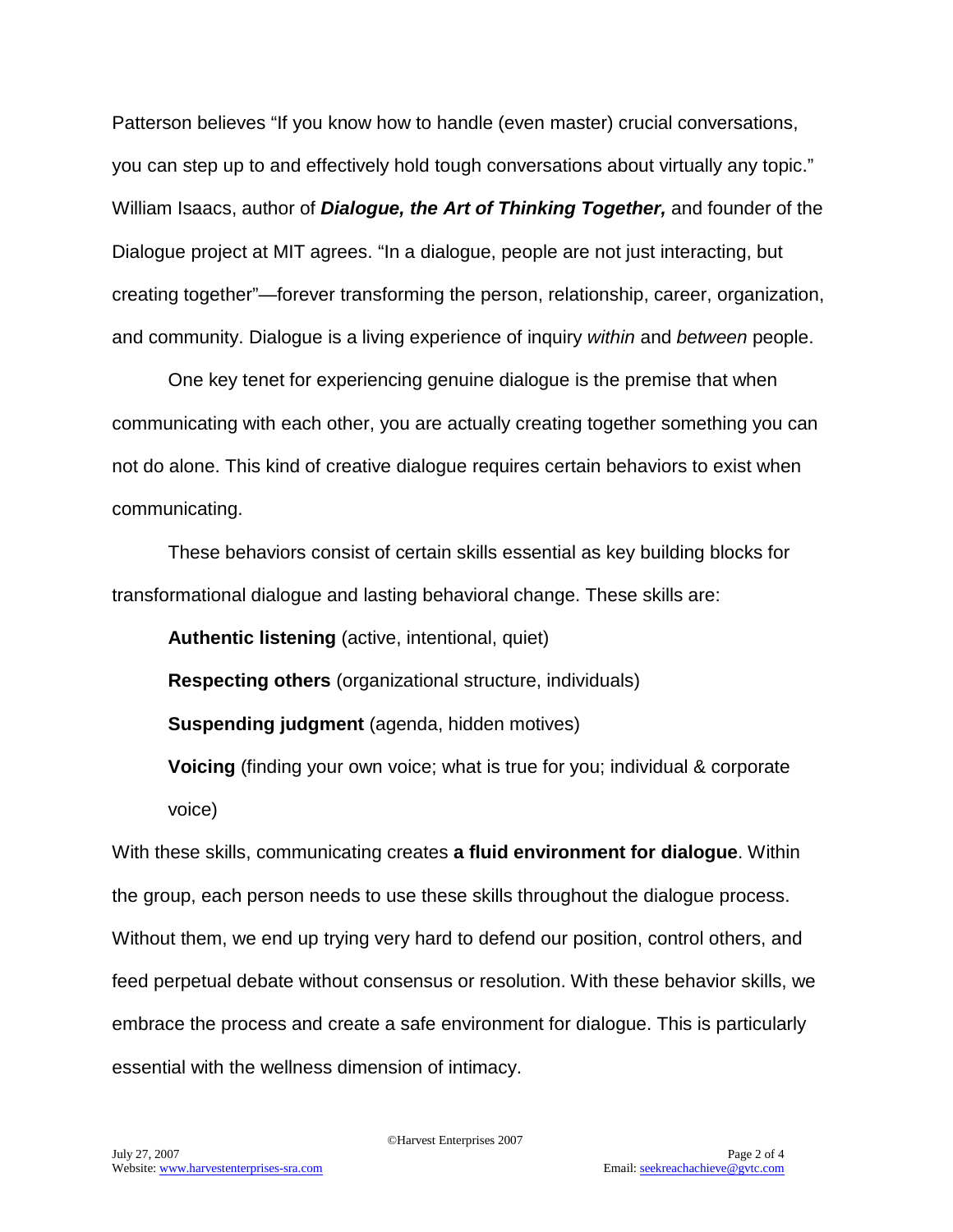**Intimacy/Sex** is one of the significantly active manifestations of the many functions of the human body, mind, and spirit. Sex is about the preservation of life—a type of communication in which the entire organism attempts to unify itself with another. Yet, sex is also intricately involved with our most basic human need— **Intimacy**. Intimacy and the sex act are dynamically dependent upon and strongly modified by a variety of physical (breath, sensation, food/fuel), emotional/mental (thoughts, feelings, and messages), and spiritual (belief system/mindset) energy input sources for its complete expression to be whole and truly intimate. Experiencing safe and whole intimacy with relationship directly depend on the synergy between your spiritual faith, emotions, intellect, and physical dynamics. In addition, whatever we experience in our early growing up years can support, hinder, or almost destroy our capacity for this kind of synergy in intimacy. Who you choose to connect with any degree of intimacy will, therefore, impact every arena of your life. So, choose wisely as you seek to find meaning in your life's journey.

**Finding Meaning** involves a complex energy output of all previous energy forms. It involves the basic questions: Who am I? Why am I here? Where am I going? What do I want? What is real? What is true? Regardless of whether these questions are conscious or unconscious, all life activity, all other energy expressions, are colored by them. The ongoing process of addressing these questions encourages a balanced life and provides us with a focal point toward which to direct our energy. Finding meaning in life means you seek to know your core values, and set your foundation in all relationships and your life. This foundation has everything to do with what we experience each day and even more beyond our intellect, our physical senses, our